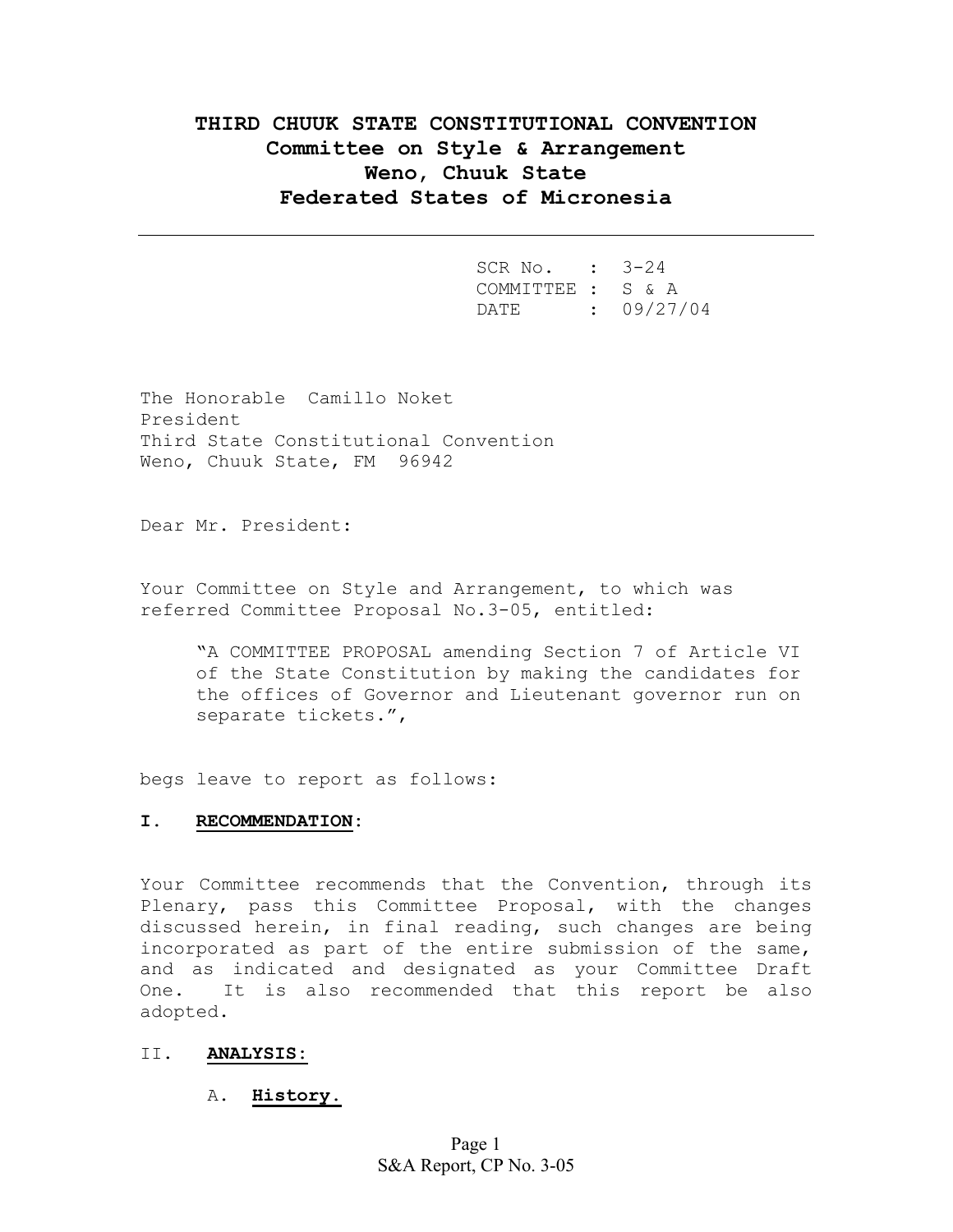This Committee Proposal came out from Delegate Proposals Nos. 3-20 and 3-50, relating to the offices of Governor and Lieutenant Governor to run on separate tickets, instead of one, as is currently the case.

### B. **Findings.**

It is clear that the above proposals seek to have candidates running for governor and lieutenant governor run separately **and not as one ticket**. The word **ticket**, if not clarified in this proposal could cause problem. As practiced in other countries, the word **"ticket"** implies that two or more people are running together, or are candidates offered by the same party.

The word pluralities should also be replaced, because it means "the highest vote total, and it is impossible to have two candidates with the highest vote total, and be phrased in a way so that it is clear that in the event no candidate receives a majority of the votes cast for that office he or she seeks, the two highest vote-getters will face each other in a runoff election.

# C. **Amendments.**

All of the above proposed changes and others that are not being discussed herein, are all clearly indicated and shown on the copy, attached hereunder, as part of the entire submission on this proposal. It is indicated as Draft One of your Committee, and being recommended for favorable action by the Plenary.

#### III. **CONCLUSION:**

With all the above, your Committee recommends that the Convention pass Committee Proposal No. 3-05 in the Draft One version as Style and Arrangement Committee No. f3- 05;SD1, attached herewith as its submission. It is also recommended that this report be also adopted.

Respectfully submitted,

# **STYLE & ARRANGEMENT COMMITTEE:**